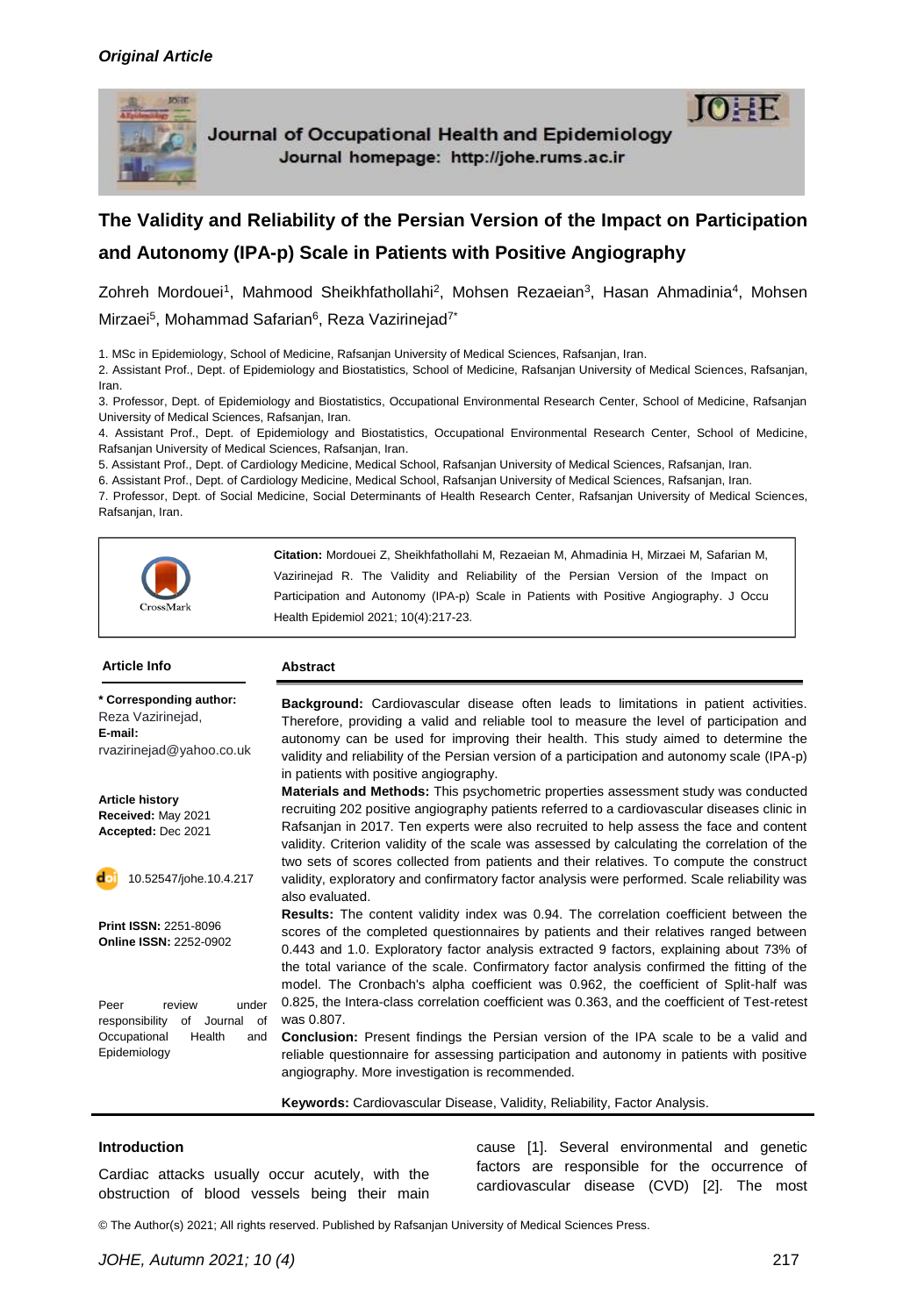important complication of CVD is congestive heart failure, leading to disability and hospitalization of patients [3]. Thus, a large number of patients spend a long time of their life with both physical and psychological limitations due to the disease.

Concepts such as disability [4], impairment [5, 6], handicap [6], and quality of life (QOL) [7] have been widely used to assess the impact of ailments and injuries, including cardiovascular disease, on human health. Some of these concepts are criticized for their negative impression, and QOL is weak because of its subjective assessment. A suitable scale should have a positive effect and also be able to assess human health objectively [8].

Regarding these limitations, a new generation of health assessment scales was introduced about two decades ago with a core concept of Participation and Autonomy. One of the first questionnaires for measuring the impact of disease on patients' health was designed by Cardol et al., namely the Impact on Participation and Autonomy (IPA) Scale. This questionnaire was intended to evaluate the participation and autonomy of Multiple Sclerosis patients objectively [9]. It is supposed to help scientists measure the level of health of patients in terms of their ability to live in different situations. In other words, the disease imposes some limitations on the individuals by which, in return, it would be impossible to fulfill their roles in their life (in all/some parts). Each particular disease (such as CVD) would affect special aspects of patients' life. In order to improve patients' health, it would be helpful if clinicians detect affected situations that are more limited. A suitable scale could help service providers distinguish the real aspects of patients' life needing improvement. Since CVD as a group of common chronic diseases causes some limitations in patients' life, a proper scale to measure the level of its disablement in different aspects can help cardiologists and other service providers to improve patients' health. An effective scale supposed to be helpful should have many positive characteristics. Not only should it have acceptable psychometric properties (e.g., validity and reliability), but it also should be well designed based on the culture, literature, and some other characteristic of the respondents [10].

Since an effective assessment tool in the form of a questionnaire must be valid, reliable, and unbiased, this study aims to introduce and prepare a valid and reliable questionnaire to measure the level of participation and autonomy of Persian patients with cardiovascular disease. This scale is supposed to help cardiologists and other stakeholders provide appropriate treatment and

sufficient health services to improve the health of CVD patients. This study intends to determine the validity and reliability of the Persian version of a participation and autonomy scale (IPA-p) in patients with positive angiography.

# **Materials and Methods**

This psychometric properties assessment study was conducted to determine the validity (face, content, construct, and criterion) and reliability of the Persian version of the IPA questionnaire in patients with positive coronary angiography in Rafsanjan in 2017. The Ethics Approval No was IR. RUMS. REC.1396.49.

There were two groups of respondents in our study: a) ten experts with different disciplines were invited for assessing face validity, content validity ratio (CVR), and content validity index (CVI), b) two hundred and two people with positive coronary angiography results and their relatives were recruited for measuring construct and criterion validity and reliability.

According to the sample size determination method in the factor analysis, the minimum required sample size is 5 to 10 people for each subscale in the questionnaire [11]. The questionnaire had 9 original parts and 1 section added to the Persian version of the scale [12]. Thus, the minimum number of respondents required in this study was 100. Regarding a response rate of 50%, 202 patients were invited and requested to sign the consent form. Respondents were randomly selected from the list of patients with positive coronary angiography in Ali Ebne Abitalib Hospital. The inclusion criteria included positive coronary angiography confirmed by a cardiologist and age over 18. The exclusion criteria included age less than 18 years and dissatisfaction with participation in this study.

Since the cultural background of Persian respondents was different from those whom the original IPA scale was designed for and some of the questions seemed to be unfamiliar to patients, this questionnaire was literally localized for the present target population after its forward and backward translation. For instance, some words of the original IPA were replaced with completely different words with the same concept among Persian CVD patients. At last, the final version of the questionnaire (IPA-p) was prepared after accurate literary editing.

Ten experts in four fields of psychology, biostatistics, epidemiology, and cardiology were invited to evaluate the face validity. The experts completed a face validity evaluation checklist containing items about the simplicity of questions,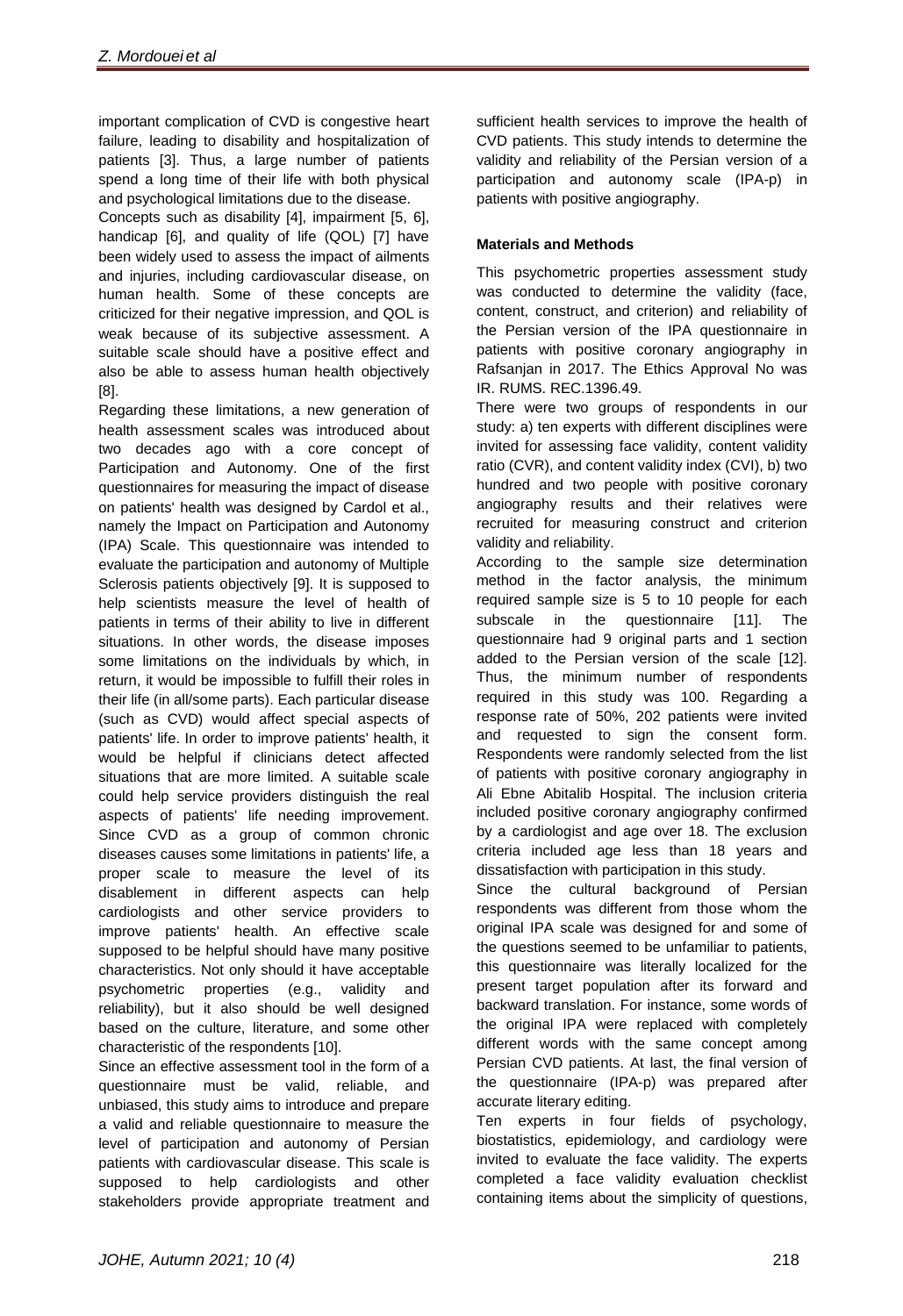comprehensibility of questions, and the formulation of items.

The content validity ratio (CVR) and content validity index (CVI) were both calculated using their view. After careful review of IPA-p by the experts, the relevance of each item to the theoretical domains and its appropriateness, the necessity of each item was scored as "1- not necessary, 2- not necessary but useful, and 3 necessary". Based on these scores, CVR for each item was calculated using the following formula: (where "ne" was the number of experts who gave a score of 3 to the item (e.g., the "necessary" choice), and N was the total number of experts) [13].

**Formula 1.** 

$$
CVR = \frac{ne - \frac{N}{2}}{\frac{N}{2}}
$$

Then, CVI for all items was calculated (e.g., the average of CVRs) [14]. In content validity assessment, according to the Lawshe table, based on the evaluation of 11 experts, a CVR higher than 0.59 and a minimum CVI value of 0.70 is required [13].

To assess construct validity, both materials and factor analysis were conducted. In the former, the correlation between the score of each item and the total score of the related domain, as well as the correlation between the mean scores of each domain with the total score of the scale, were calculated [15]. Exploratory factor analysis was performed to confirm the factor structure of the scale. In order to check the adequacy of the sample size, index Kaiser-Meyer-Olkin measure (KMO) was used; further, to assess the significance of the matrix correlation data, Bartlett's test of sphericity was used. The latter was performed using Principal Components and Varimax rotation. The factor extraction criterion, the scree plot, and the Eigenvalues of more than one were considered the main factors [16]. Confirmatory factor analysis was then used to examine the fitting of the scale and confirm the results of the exploratory factor analysis.

Fitness indicators fall into three groups: Absolute, Comparative, and Parsimonious, each of which provides different information about the fitness and appropriateness of the model. In this analysis, a) the chi-square/degree of freedom (CMIN / DF) is less than 3, b) the Tucker-Lewis index (TLI), the normed fit index (NFI), Comparative fit index (CFI), and Incremental fit index (IFI) are greater than

0.90, c) Parsimonious normed fit index (PNFI) and adaptive fit index (Parsimonious comparative fit index; PCFI) are greater than 0.50, and d) the root mean square error of approximation (RMSEA) is less than 0.08.

In order to evaluate the Construct and Criterion validity of the IPA-p scale, patients (n=202) were asked to complete the questionnaire. Patients who were not literate enough to read the questions were assisted by patients' companions or study interviewer. In the absence of a golden test needed for assessing the scale criterion validity, the research team decided to use the objective data collected from patient's relatives. Thus, the relatives who were living with patients (wife, husband, son and daughter) were requested to complete a copy of IPA-p for answering the items about patients' performance in different domains. The correlation between the scores of the different domains in the questionnaires completed by patients and their relatives was used to measure the criterion validity of IPA-p [17].

To evaluate the reliability of IPA-p, the scale was again completed by the same 202 participants in 30-45 days after the first scale completion. Respondents who did not refer to the clinic at the time of the second completion were contacted through telephone calls. After completing IPA-p on the second occasion, the Intera-class correlation coefficient (ICC), Split-half, Test-retest, and Cronbach's alpha coefficient were computed to measure the reliability of the scale. Information about some demographic factors, including age, gender, educational level, occupation, marital status, economic status, and family history of heart disease, were also obtained.

Statistical analysis was performed using SPSS version 21 and Amos version 20. Also, the significance level was 0.05.

# **Results**

Mean age of patients was  $61.14 \pm 11.24$  years (min = 29 and max = 91 years). Of the patients, 122 (60.4%) were male, 200 (99%) married, 94 (46.5%) illiterate, and also 64 (31.7%) had no degree, 32 (15.8%) had diploma, 5 (2.5%) associate's degree, 4 (0.2 3% a bachelor's degree, and 3 (1.5%) a master's degree. Twenty-eight people (13.9%) were unemployed, 74 people (36.6%) were housewives, 19 people (9.4%) were employees, and 81 people (40.1%) did not report having any specific job. About 50% of patients (99 people) reported a positive family history of heart disease.

To evaluate face validity,  $80.0\%$  (n = 8) of experts reported the overall ability of IPA-p to assess the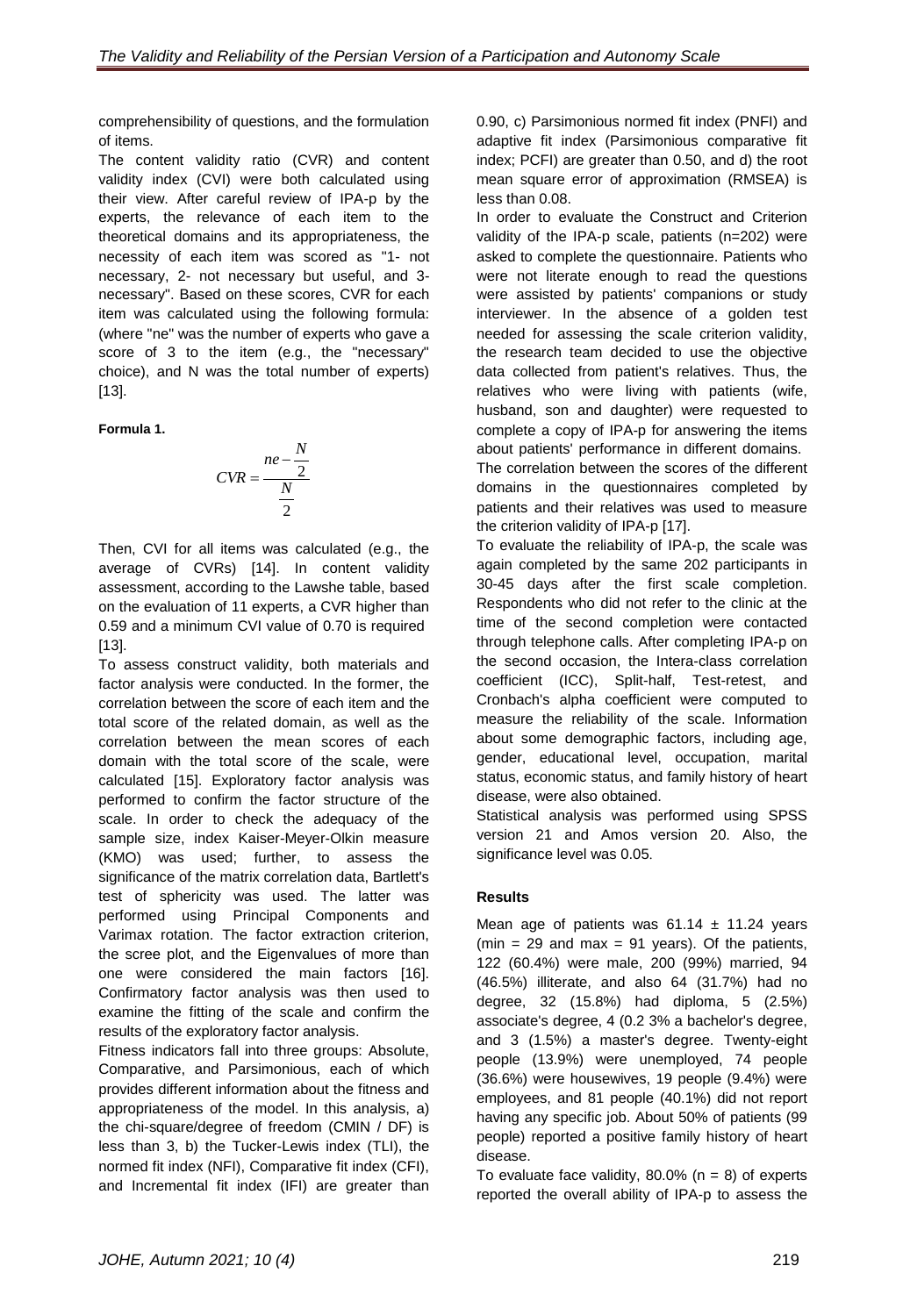extent of participation and autonomy of CVD patients in their private and social life as "high and very high" Ninety percent  $(n = 9)$  of experts expressed the clarity and simplicity of IPA-p items to be "high and very high" Sixty percent  $(n = 6)$  of experts believed that the quality of sentence

structure and comprehensibility of items were "high and very high" However, only 40.0% of experts (n  $= 4$ ) announced that the number of IPA-p items was sufficient. The ability of the questionnaire to evaluate its different domains based on experts' points of view is presented in Table 1.

**Table 1.** Frequency distribution of experts based on their points of view about the ability of the IPA-p items to evaluate its domains among respondents (n=202)

| Option                          | <b>Very low</b> | Low   | <b>Moderate</b> | High  | <b>Very high</b> |
|---------------------------------|-----------------|-------|-----------------|-------|------------------|
| <b>Domains</b>                  | n (%)           | n (%) | n (%)           | n (%) | n (%)            |
| <b>Mobility</b>                 | 0(0)            | 0(0)  | 2(20)           | 6(60) | 2(20)            |
| Self-care                       | 0(0)            | 0(0)  | 2(20)           | 7(70) | 1(10)            |
| Household tasks and family role | 0(0)            | 0(0)  | 2(20)           | 5(50) | 3(30)            |
| <b>Looking after money</b>      | 0(0)            | 1(10) | 5(50)           | 2(20) | 2(20)            |
| Leisure                         | 0(0)            | 0(0)  | 5(50)           | 3(30) | 2(20)            |
| <b>Social relations</b>         | 0(0)            | 1(10) | 0(0)            | 6(60) | 3(30)            |
| Paid work                       | 0(0)            | 0(0)  | 5(50)           | 4(40) | 1(10)            |
| Help and support of others      | 0(0)            | 2(20) | 4(40)           | 3(30) | 1(10)            |
| <b>Education and learning</b>   | 0(0)            | 1(10) | 3(30)           | 4(40) | 2(20)            |
| <b>Religious affairs</b>        | 0(0)            | 1(10) | 0(0)            | 6(60) | 3(30)            |

Based on experts' points of view, CVR (for each item) and CVI (for the scale) were calculated for the IPA-p scale to measure its content validity. The results showed that the amounts of CVR for IPA-p items ranged from 0.63 to 1. The amount of CVI was 0.94, confirming the content validity of the IPA-p scale and the amounts of CVR.

Items of IPA-p belonged to 9 domains of "mobility", "self-care", "household tasks and family role", "looking after money", "social relations", "paid work", "religious affairs", and two new factors were extracted according to the exploratory factor analysis in the study (material, spiritual, educational needs, and the impact of the disease on various aspects of life). The results interestingly

showed about 73% of the variance of the scale scores to be explained by these nine factors. The acceptable load factor was more than 0.4 [18]. In other words, the data collected by the IPA-p scale showed that all its items belonged to the related domains, confirming its construct validity. Further, the KMO value for the scale was 0.906, indicating the adequacy of the sample size. In addition, the Bartlett value was 4668.015, which was statistically significant (P < 0.001). The results showed that the implementation of factor analysis for the obtained data could be justified [19].

The results of fitting goodness indexes based on the 9 factors model are presented in Table 2.

**Table 2.** General indexes of fitting the IPA-p questionnaire in patients with positive angiography (n=202)

| <b>Index</b><br>Value | <b>CMIN/DF</b> | TLI   | IFI   | NFI   | CFI   | <b>PCFI</b> | <b>PNFI</b> | <b>RMSEA</b> |
|-----------------------|----------------|-------|-------|-------|-------|-------------|-------------|--------------|
| <b>Calculated</b>     | 1.484          | 0.924 | 0.936 | 0.828 | 0.935 | 0.802       | 0.710       | 0.049        |
| acceptable value      | < 3            | >0.90 | >0.90 | >0.90 | >0.90 | >0.50       | >0.50       | < 0.08       |

\* CMIN/ DF: Chi-square/degree of freedom, TLI: Tucker-Lewis index, IFI: Incremental fit index, NFI: Normed fit index, CFI: Comparative fit index, PCFI: Parsimonious comparative fit index, PNFI: Parsimonious normed fit index, RMSEA: Root mean square error of approximation

According to the table, the model had a very good overall fit. In order to measure the construct validity of IPA-p, material analysis was conducted, and the correlation of the mean score of each domain with the total mean score of the scale was examined. The correlation coefficients ranged between 0.445 to 0.846. These coefficients were all positive and statistically significant (P <0.001) (Table 3).

Given the need to assess criterion validity, the correlation coefficients of the mean scores of the ten domains obtained from patients with the mean scores of those obtained from patients' relatives (n=202) were calculated. These correlation coefficients ranged between 0.443 and 1.0, indicating a moderate to perfect correlation (Table 3).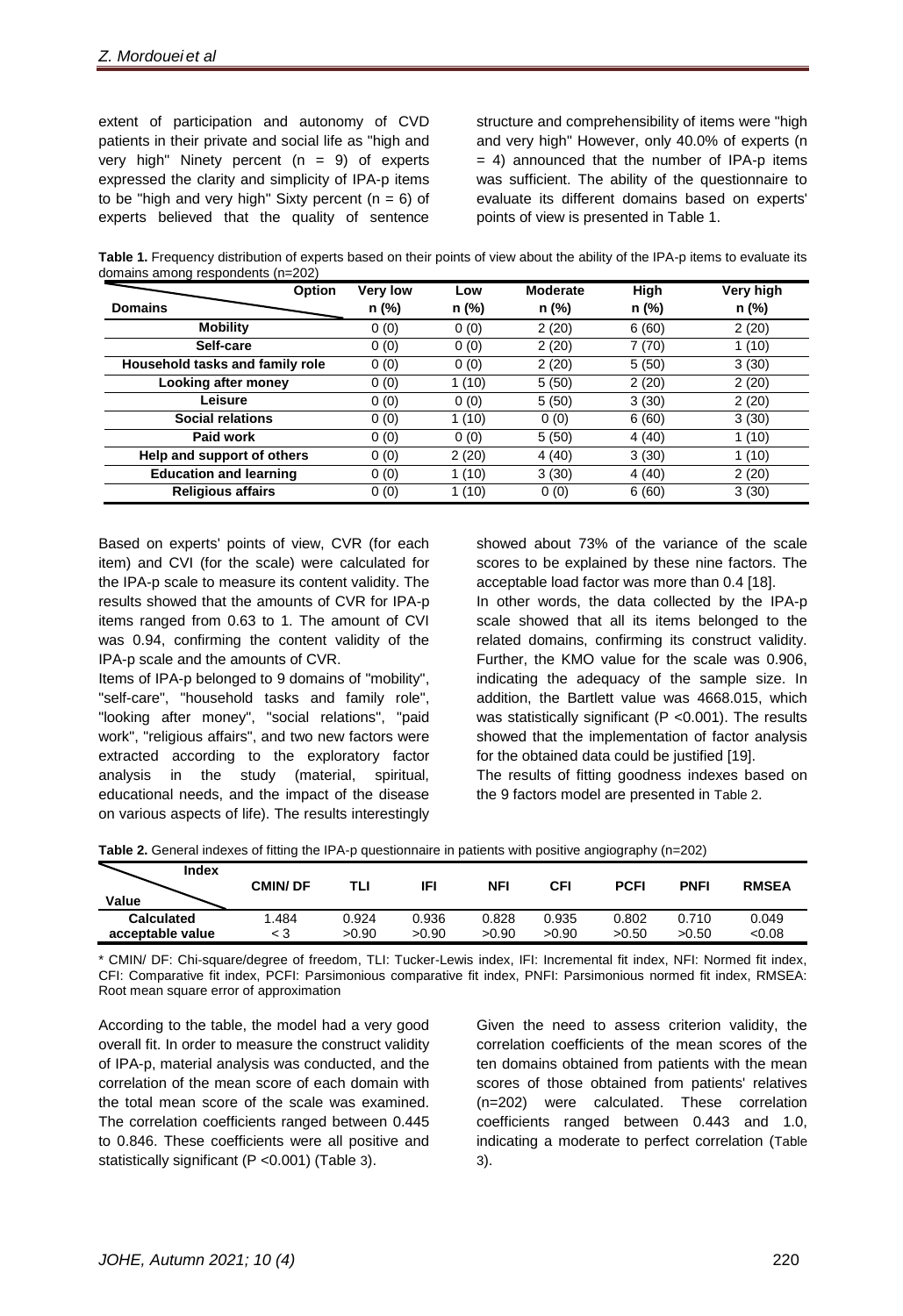| <b>Domains</b>                  | <b>Criterion validity</b> | <b>Construct validity</b> |
|---------------------------------|---------------------------|---------------------------|
| <b>Mobility</b>                 | 0.711                     | 0.809                     |
| Self-care                       | 0.755                     | 0.819                     |
| Household tasks and family role | 0.764                     | 0.846                     |
| <b>Looking after money</b>      | 0.595                     | 0.635                     |
| Leisure                         | 0.720                     | 0.789                     |
| <b>Social relations</b>         | 0.605                     | 0.765                     |
| Paid work                       |                           | 0.524                     |
| Help and support of others      | 0.503                     | 0.479                     |
| <b>Education and learning</b>   | 0.443                     | 0.445                     |
| <b>Religious affairs</b>        | 0.663                     | 0.734                     |
|                                 |                           |                           |

**Table 3.** Correlation coefficients between mean scores of each domain obtained from patients and their relatives (criterion v.) and between the mean scores of each domain with the mean total score of the scale (construct v.) (n=202)

The results indicated that Cronbach's alpha coefficient for the total scale was 0.962. Split-half coefficients for domains ranged between 0.173 and 0.820, and for the total scale was 0.825. The amount of ICC was also 0.363. The range of Testretest coefficients for ten domains was 0.270 to 0.736, and for the total scale was 0.807. The results confirmed IPA-p as a reliable scale for use among positive coronary angiography patients.

# **Discussion**

Since no scale is introduced to measure the degree of participation and autonomy in patients with positive coronary angiography (as well as no other CVDs) on publication so far, this is the first study designed to provide a valid and reliable scale for this purpose. The initial stage of our research showed that IPA-p had been designed properly and its items had been well situated. Further, 80% of experts in our study believed that the IPA-p ability to evaluate the extent of participation and autonomy of study patients (as a big proportion of people with CVD) in their private and social affairs was "high and very high," showing acceptable face validity. However, some experts (and also some patients) suggested that adding the 'sexual relationship' domain would even increase its coverage. They reported that a written questionnaire could be a suitable opportunity for patients to state (despite its embarrassment) their needs that could improve their quality of life. We concluded that adding this new domain to the IPAp scale, in particular, when applied among CVD patients, might improve its ability to discover more vulnerable domains of patients' life.

Our results also showed a good content validity of IPA-p based on the amounts of CVR (0.63 – 1.0) and CVI (0.94). According to the Lawshe table, if CVR values are higher than 0.62 and the minimum CVI value is 0.70, content validity is good [20, 21]. According to Vazirinejad et al., 60% of experts believed that the Persian version of IPA was excellent to measure participation and autonomy in

Persian MS (Multiple Sclerosis) patients. Their results suggested the 'religious affairs' domain to be added to IPA-p [12]. Our results confirmed the 'religious affairs' as a helpful domain to be added to the Persian version of the scale. Further to what was done by Vazirinejad et al., content validity was also measured and confirmed based on CVR and CVI in the present study.

Our results showed that the level of participation and autonomy reported by patients via IPA-p was similar to that reported by their relatives, confirming the IPA-p criterion validity to be acceptable.

Materials and factor analysis of IPA-p among positive coronary angiography patients confirmed its construct validity. Although Murano et al. reported a weak correlation between mean scores of different domains of IPA and its total mean score among Japanese diabetic patients [22], our results showed high correlation coefficients ranging between 0.148 and 0.776, confirming the acceptable construct validity of IPA-p for use among CVD patients. The exploratory factor analysis also showed that the design of IPA-p for applying among CVD patients was acceptable as the model had a good overall fit. In the present study, about 73% of the variance in the IPA-p overall score was explained by the 9 factors extracted from the model. In Cardol et al., only 4 factors (the original version of IPA) were extracted from the model, being responsible for 68% of the total IPA scores variance in neurologic patients [9]. The construct validity of the Finnish version of the IPA scale among MS patients was confirmed by Karhula et al. applying confirmatory factor analysis [23].

It should be noted that in our study, the IPA-p scale has 10 domains because the 'religious affairs' domain was added. Although the exploratory factor analysis reduced the number of domains to 9, the reduced domain was not that of 'religious affairs,' showing its appropriateness. This reduction was due to a few items not completely understood by our respondents. For instance, the third item in the 'paid work' domain that was also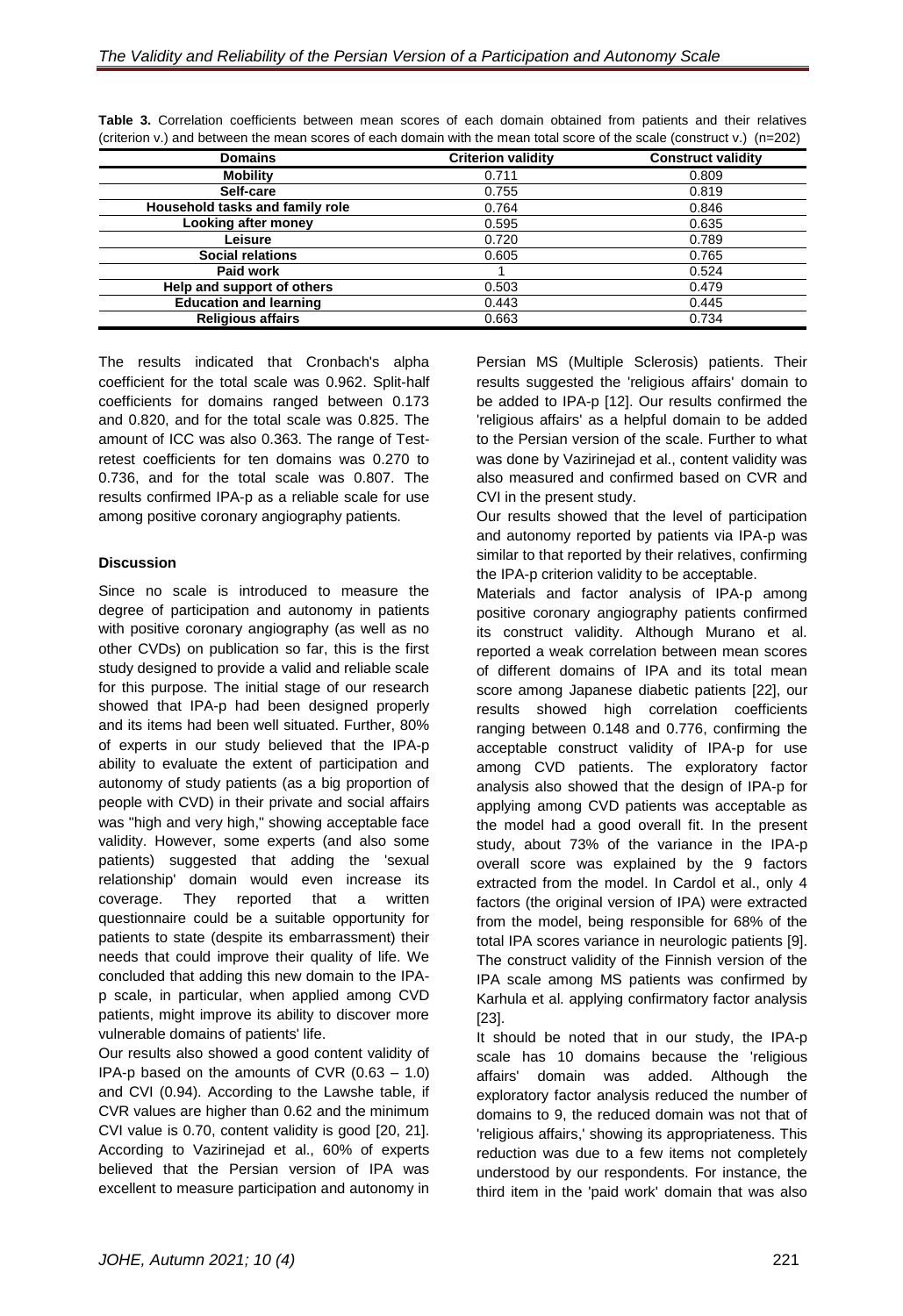related to that of 'social relations' was added to this domain by the model. These items could be corrected in the final version of IPA-p for applying among CVD patients.

A tool has good reliability when Cronbach's alpha coefficient is equal to or greater than 0.7 [24]. In the current study, Cronbach's alpha coefficient for the total IPA-p scale was 0.926. The Split-half coefficient and ICC for the scale were 0.825 and 0.363, respectively. Further, the Test-retest coefficient for IPA-p domains ranged between 0.270 and 0.736, and for the total scale mean score was 0.807, all confirming the reliability of the IPA-p scale for use among positive coronary angiography patients. We concluded that the IPA-p scale has good reliability for applying among this group of patients. In Cardol et al.'s study, Cronbach's alpha coefficient for IPA ranged from 0.84 to 0.87 among MS patients, indicating good reliability [9]. Ghaziani et al. showed the range of Cronbach's alpha coefficient to be 0.698 to 0.817 for use among Danish patients. Also, the Kappa correlation coefficient was 0.37 to 0.88, and ICC was reported as 0.701 to 0.818 [25]. Suttiwong et al. showed the Thai version of the IPA to have good reliability with an ICC of 0.76 to 0.96, and the range of Cronbach's alpha coefficient was 0.86 to 0.96 [26]. Hammar et al. also measured the reliability of IPA among adults aged 70-99 years old, and the range of Test-retest correlation was between 54-100% [27]. In a different study on neurological patients conducted by Cardol et al., the Cronbach's alpha coefficient of the English version of IPA was 0.81-0.91 [28].

There were some limitations in the present research, including the lack of a representative sample of respondents (both experts and patients) and the unwillingness of some respondents to help with the survey.

# **Conclusion**

In this study, the face and content validity of the IPA-p scale for applying among positive coronary angiography patients were both confirmed. IPA-p also had acceptable construct and criteria validity, as well as high reliability. Adding some items as the sexual performance domain to the scale might make it more comprehensive for measuring the level of participation and autonomy of Persianlanguage positive angiography patients.

# **Acknowledgement**

This research was funded by Rafsanjan University of Medical Sciences. We also thank all the experts and patients who helped with this research.

**Conflict of interest:** None declared.

#### **References**

- 1. Yavari P. Epidemiological text book of prevalent diseases in Iran. (Non-communicable diseases; Vol 2). Tehran: Gap Publisher; 2018.
- 2. Myung SK, Ju W, Cho B, Oh SW, Park SM, Koo BK, et al. Efficacy of vitamin and antioxidant supplements in prevention of cardiovascular disease: systematic review and meta- analysis of randomised controlled trials. BMJ 2013; 346:f10.
- 3. Wang TC, Huang JL, Ho WC, Chiou AF. Effects of a supportive educational nursing care programme on fatigue and quality of life in patients with heart failure: A randomised controlled trial. Eur J Cardiovasc Nurs 2016; 15(2):157-67.
- 4. Casserley C. Disability, sight impairment, and the law. Br J Ophthalmol 2006; 90(10):1220-2.
- 5. World Health Organization. Global Data on Visual Impairments 2010. Geneva, Switzerland: World Health Organization; 2012.
- 6. World Health Organization. International Classification of Impairments, Disabilities, and Handicaps: A manual of classification relating to the consequences of disease. (Published in accordance with resolution WHA29. 35 of the Twenty-ninth World Health Assembly May 1976). Geneva, Switzerland: World Health Organization; 1980.
- 7. Bray N, Noyes J, Harris N, Edwards RT. Defining health-related quality of life for young wheelchair users: A qualitative health economics study. PLoS 2017; 12(6):e179269.
- 8. Collin C. Measurement of disability and handicap. In: Greenwood RJ, McMillan TM, Barnes MP, Ward CD, Editor. Handbook of Neurological Rehabilitation. 1<sup>st</sup> ed. [Oxfordshire](https://en.wikipedia.org/wiki/Oxfordshire) [United Kingdom:](https://en.wikipedia.org/wiki/United_Kingdom) Psychology Press; 2003.
- 9. Cardol M, de Haan RJ, van den Bos GA, de Jong BA, de Groot IJ. The development of a handicap assessment questionnaire: the Impact on Participation and Autonomy (IPA). Clin Rehabil 1999; 13(5):411-9.
- 10. Fletcher RH, Fletcher SW, Fletcher GS. Clinical Epidemiology: The Essentials. [Dadgarmoghadam M, Janghorbani M, Nirumand SH, KHademrezaeian M, Sadeghihassanabadi A, Trans]. 1st ed. Tehran: Gap Nashr; 2015. p.56-60.
- 11. Dixon JK. Factor Analysis. In: Kellar SP, Kelvin E, Editor. Munro's Statstical Methods for Health Care Research. 6<sup>th</sup> ed. Philadeiphia, United States: Lippincot Williams& Wilkins; 2012.
- 12. Vazirinejad R, Joorian J, Taghavi MM, Lilley JM, Sayadi Anari AR. The Persian Version of a Participation Scale: Is It Valid and Reliable Enough for Use among Iranian Patients with Multiple Sclerosis. J Clin Neurol 2015; 11(2):157-63.